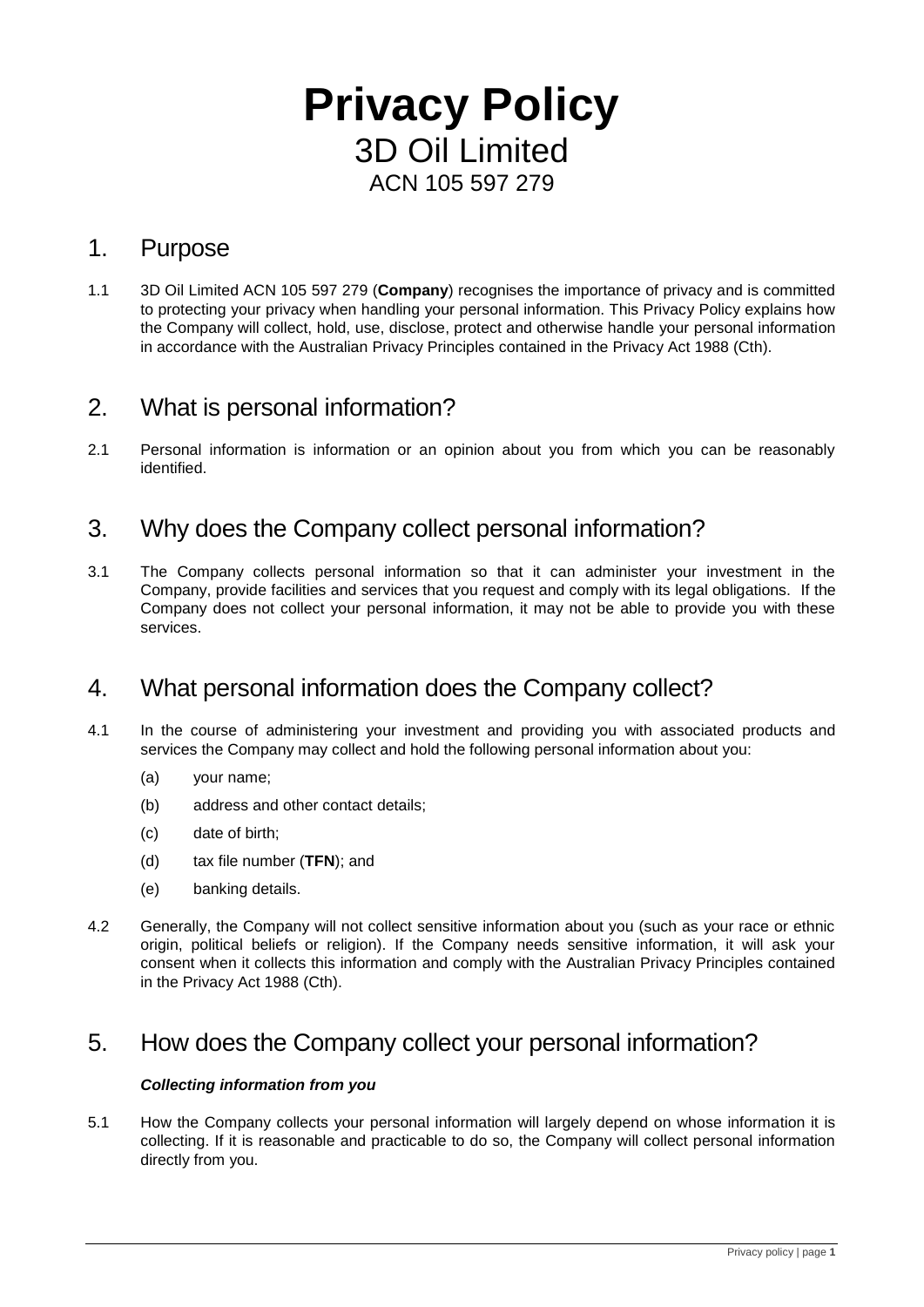5.2 Depending on how you choose to interact with the Company, the Company may collect your personal information when you contact the Company or its service providers by telephone, by email, through the Company's website or when you complete a form or document and provide it to the Company.

#### *Collecting information from third parties*

- 5.3 The Company may also collect information about you from other people (e.g. a third party administrator) or independent sources. For example, the Company may collect personal information about you from its services providers, including the Company's share registry, Computershare Investor Services Pty Limited. However, the Company will only do so where it is not reasonable and practicable to collect the information from you directly. Where the Company has collected your information from a third party, such personal information will be held, used and disclosed by the Company in accordance with this Privacy Policy.
- 5.4 When you provide the Company with personal information you consent to the use, disclosure and handling of your personal information in accordance with this Privacy Policy and any subsequent amendments.

#### *Collecting information from visits to the Company's website*

- 5.5 The Company may collect information based on how you use its website including through 'cookies', web beacons and other similar technologies. Cookies are small text files that websites or apps may place on your computer or device and collect non identified/anonymous information about the users of its website such as the number of visitors, the number of pages viewed and the internet advertisements which bring visitors to the website.
- 5.6 The Company uses cookies to provide you with a more consistent experience across our services and reserves the right to ask advertisers or other partners to serve ads or services to your devices, which may use cookies or similar technologies placed by us or the third party. This information is collected to analyse and improve the Company's website, its marketing campaigns and to record statistics on web traffic.
- 5.7 No attempt is made by the Company to use this information to personally identify you. We record a variety of information from interactions with our online services including IP address, locations data (where available and not disabled by the user), dates, times, and other user activity. In most cases we will not be able to reasonably identify an individual from the information collected. However, if cookie information is linked with personal information we hold about you as set out above, this cookie information becomes personal information and will be treated in the same manner as the personal information to which it has been linked.
- 5.8 You can remove or reject cookies by adjusting the settings on your web browser.

#### *Unsolicited information*

5.9 If the Company receives personal information that it has not requested, or it determines that the personal information received is not reasonably necessary to provide its services, the Company will take reasonable steps to de-identify or destroy that personal information.

### 6. How does the Company hold your personal information?

#### *Storage and security of your personal information*

6.1 The security of your personal information is of paramount importance to the Company and it takes reasonable steps to protect the personal information it holds about you from misuse, loss, unauthorised access, modification or disclosure. The Company has a number of safeguards in place to protect the personal information we hold, including password protected databases, staff training and system firewalls. The Company maintains password security and restricted access to all electronic documents containing personal information and stores hard copy documents in secured locations.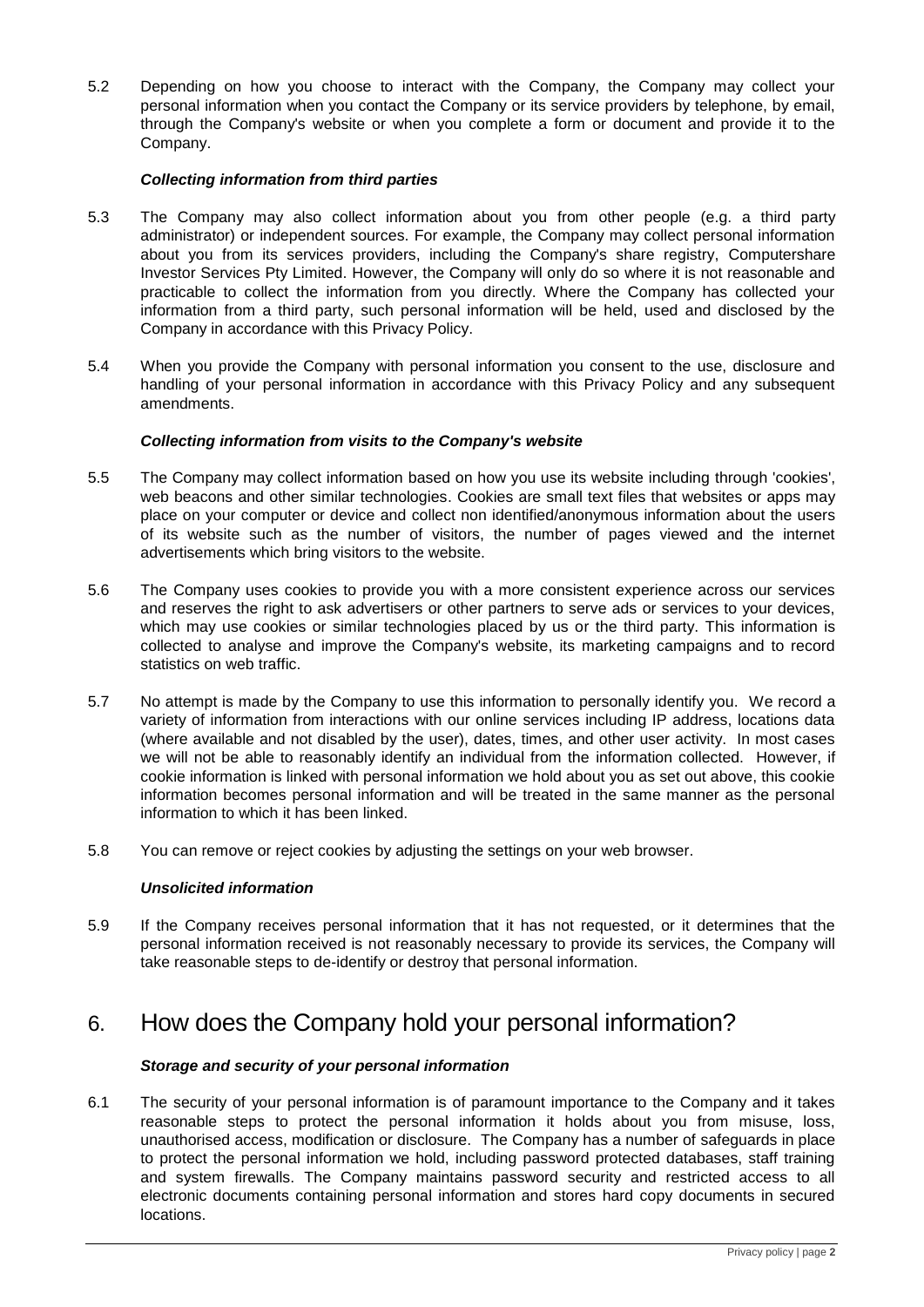6.2 The Company will take reasonable steps to destroy or permanently de-identify personal information if it is no longer needed for the purpose for which the information was used or disclosed.

### 7. How does the Company use your personal information?

- 7.1 The Company may hold, use or disclose your personal information so that it can administer your investment in the Company and provide facilities and services that you request.
- 7.2 The Company may also collect, hold, use or disclose your personal information to:
	- (a) consider any concern or compliant that you raise against the Company or to manage any legal action between you and the Company;
	- (b) prevent or investigate any actual or suspected fraud, unlawful activity or misconduct;
	- (c) identity you or establish your tax status under any Australian or foreign legislation; or
	- (d) comply with any relevant laws, regulations, codes or practice and court orders.
- 7.3 The Company may also use your personal information to identify a product or service that may be of interest to you. If at any time you no longer wish to be notified about other services or promotions please unsubscribe by using the opt out link in the communication or contact the Company via the privacy specific contact details provided at the end of this Privacy Policy.

### 8. How is personal information disclosed to others?

- 8.1 The Company does not sell, rent or trade personal information to, or with, third parties.
- 8.2 The Company's website may contain links to other websites. The Company does not share your personal information with those websites and it is not responsible for their privacy practices.
- 8.3 In some circumstances your personal information may be disclosed to service providers that perform a range of services on behalf of the Company including:
	- (a) mailing houses and printing companies;
	- (b) auditors and solicitors;
	- (c) registry providers (including Computershare Investor Services Pty Limited);
	- (d) information technology vendors; and
	- (e) other consultants.
- 8.4 Personal information may be disclosed to third parties in Australia and overseas.
- 8.5 If the Company transmits your personal information over the internet (for example to third parties who hold data outside Australia) we will take reasonable steps to maintain the security of any personal information to prevent misuse and unauthorised access. Despite these protection mechanisms, you should be aware there are inherent risks associated with the transmission of data over the internet and we cannot guarantee any transmission will be completely secure.
- 8.6 Where the Company discloses your personal information to its service providers, it will take steps to ensure that they are authorised to only use personal information in order to perform the functions required by the Company and in accordance with the Privacy Act 1988 (Cth).
- 8.7 The Company may also disclose your personal information to law enforcement agencies, courts or government agencies where required to comply with specific legal requirements. In particular, the *Corporations Act 2001* (Cth) requires certain information about you to be included in the Company's registers which are able to be accessed by the public.